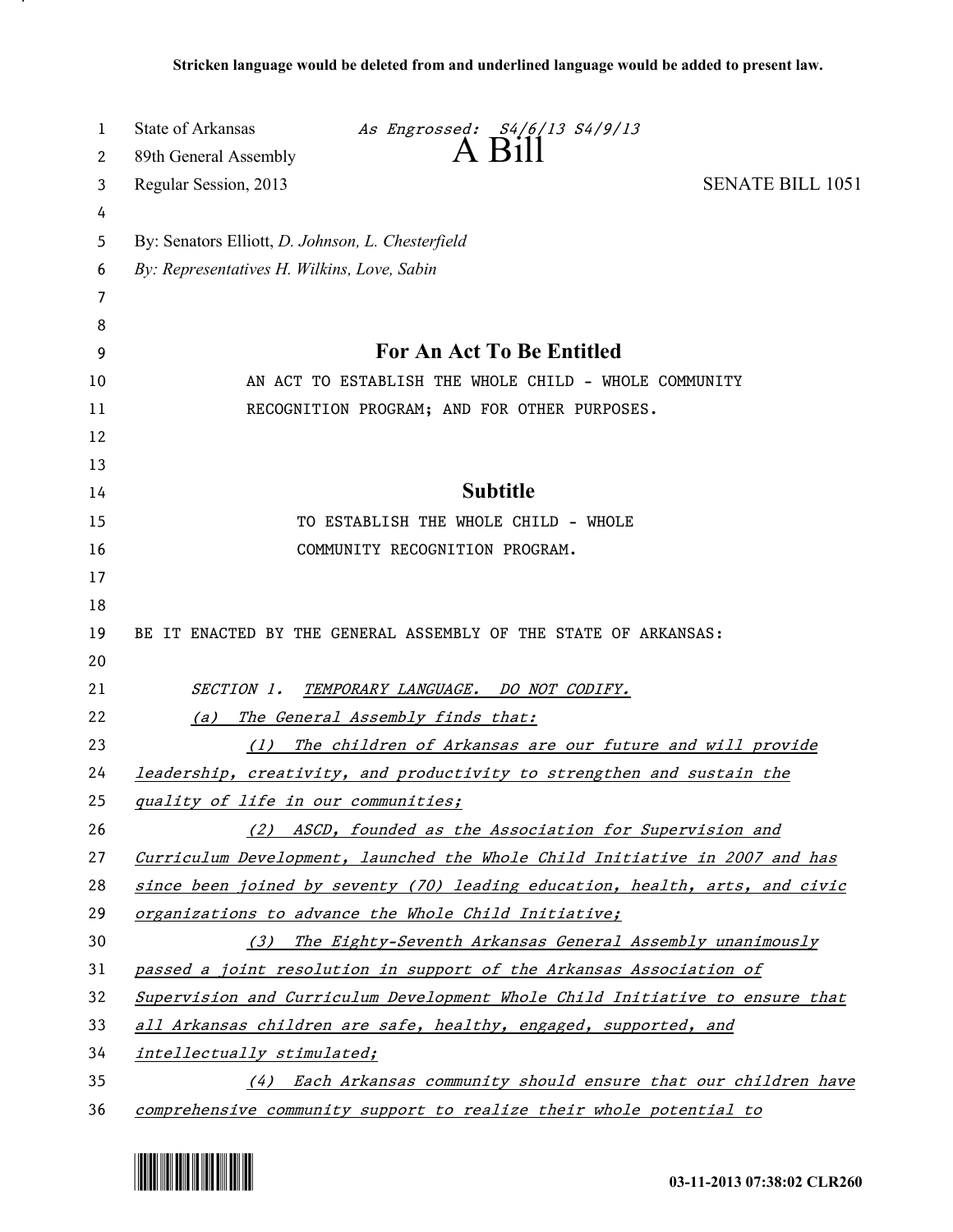As Engrossed: S4/6/13 S4/9/13 SB1051

| 1  | experience the fullness of life through high-quality access to the following          |
|----|---------------------------------------------------------------------------------------|
| 2  | tenets:                                                                               |
| 3  | Healthy options;<br>(A)                                                               |
| 4  | (B)<br>Safety;                                                                        |
| 5  | (C)<br>Active engagement;                                                             |
| 6  | (D)<br>Adult support; and                                                             |
| 7  | An intellectually stimulating environment; and<br>(E)                                 |
| 8  | Whole Child communities should be recognized and applauded<br>(5)                     |
| 9  | for their work to engage the entire community in support of the whole child.          |
| 10 | The purpose of the Whole Child - Whole Community Initiative is to:<br>(b)             |
| 11 | Track how well educators, parents, other community members,<br>(1)                    |
| 12 | and state and local policy makers are meeting the comprehensive needs of              |
| 13 | Arkansas children at each stage of a child's development from birth to                |
| 14 | postsecondary education or career;                                                    |
| 15 | (2) Provide a fuller picture of the well-being of Arkansas                            |
| 16 | children that extends well beyond test scores, school and school district             |
| 17 | labels, graduation rates, and other stand-alone descriptions;                         |
| 18 | (3) Evaluate the relationship of the whole community's social                         |
| 19 | and economic determinants to the successful development of the whole child;           |
| 20 | and                                                                                   |
| 21 | (4) Help create pathways and opportunities to spur systemic                           |
| 22 | cooperation, collaboration, and coordination within and beyond schoolhouse            |
| 23 | doors and promote a shift from the narrowly defined student achievement and           |
| 24 | traditional education reform to broader, more comprehensive efforts that              |
| 25 | recognize:                                                                            |
| 26 | Crucial out-of-school factors that influence teaching<br>(A)                          |
| 27 | and learning; and                                                                     |
| 28 | Arkansas's progress in supporting the full potential<br>(B)                           |
| 29 | of its students with a whole-child approach.                                          |
| 30 | There is established a Whole Child - Whole Community Recognition<br>$\left( c\right)$ |
| 31 | Working Group to create a framework for recognizing community and state               |
| 32 | efforts to ensure all children receive comprehensive support of the whole             |
| 33 | community by highlighting the work of:                                                |
| 34 | Educators;<br>(1)                                                                     |
| 35 | (2) Parents and community members; and                                                |
| 36 | (3) Policymakers, elected and appointed.                                              |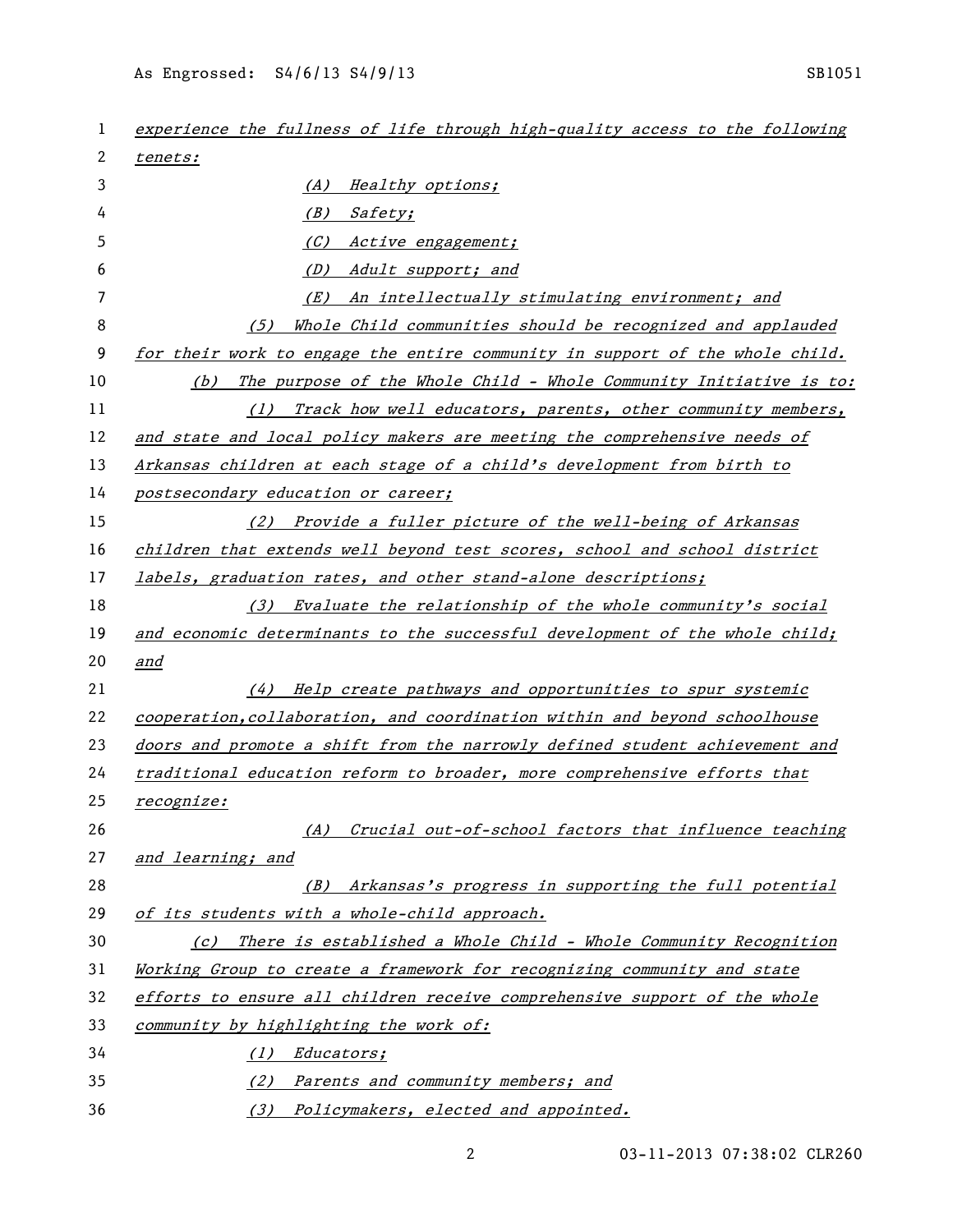| 1  | The working group shall consist of:<br>(d)                            |
|----|-----------------------------------------------------------------------|
| 2  | Two (2) parents appointed by the Arkansas Parent Teacher<br>(1)       |
| 3  | Association;                                                          |
| 4  | Two (2) persons appointed by the President of the Arkansas<br>(2)     |
| 5  | Association for Supervision and Curriculum Development;               |
| 6  | Two (2) educators appointed by the Arkansas Education<br>(3)          |
| 7  | Association;                                                          |
| 8  | Two (2) educators appointed by the Arkansas Association of<br>(4)     |
| 9  | Educational Administrators;                                           |
| 10 | (5) One (1) person representing early childhood education             |
| 11 | appointed by the Director of the Department of Human Services;        |
| 12 | Two (2) members who are directors of two (2) different<br>(6)         |
| 13 | school districts appointed by the Arkansas School Boards Association; |
| 14 | Two (2) persons representing charitable foundations:<br>(7)           |
| 15 | (A) One (1) who is appointed by the chair of the Senate               |
| 16 | Committee on Education; and                                           |
| 17 | (B) One (1) who is appointed by the chair of the House                |
| 18 | Committee on Education;                                               |
| 19 | Two (2) persons representing grassroots advocacy groups:<br>(8)       |
| 20 | (A) One (1) who is appointed by the chair of the Senate               |
| 21 | Committee on Education; and                                           |
| 22 | (B) One (1) who is appointed by the chair of the House                |
| 23 | Committee on Education;                                               |
| 24 | (9) Two (2) persons who are city or county policy-makers              |
| 25 | appointed by the Arkansas Municipal League;                           |
| 26 | Two (2) members of the Arkansas General Assembly:<br>(10)             |
| 27 | One (1) who is appointed by the chair of the Senate<br>(A)            |
| 28 | Committee on Education; and                                           |
| 29 | $(B)$ One (1) who is appointed by the chair of the House              |
| 30 | Committee on Education;                                               |
| 31 | The President of the Arkansas State Chamber of Commerce, or<br>(11)   |
| 32 | his or her designee;                                                  |
| 33 | The President of the Arkansas American Federation of Labor<br>(12)    |
| 34 | and Congress of Industrial Organizations, or his or her designee;     |
| 35 | The Commissioner of Education, or his or her designee;<br>(13)        |
| 36 | The Director of the Department of Higher Education, or his<br>(14)    |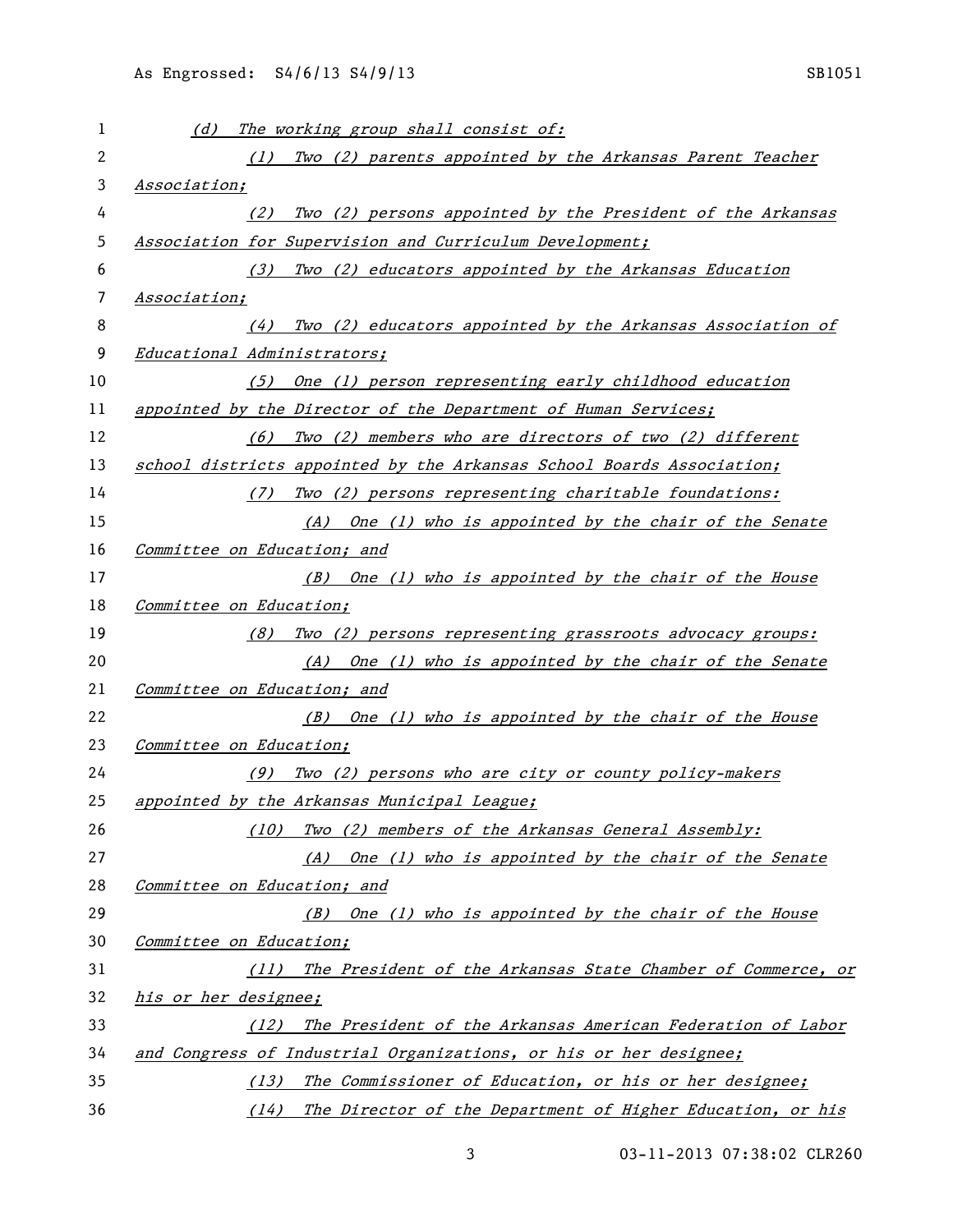| $\mathbf{1}$ | or her designee; and                                                             |
|--------------|----------------------------------------------------------------------------------|
| 2            | (15) The Director of the Arkansas Economic Development                           |
| 3            | Commission, or his or her designee.                                              |
| 4            | (e) State agencies shall provide assistance or as ex-officio members             |
| 5            | for the working group upon the working group's request or upon the request of    |
| 6            | the state agency, including without limitation:                                  |
| 7            | (1) Department of Rural Services;                                                |
| 8            | Arkansas Planning and Development Districts;<br>(2)                              |
| 9            | (3) Department of Health;                                                        |
| 10           | (4) Local law enforcement agencies;                                              |
| 11           | (5) Department of Arkansas State Police;                                         |
| 12           | The University of Arkansas for Medical Sciences School of<br>(6)                 |
| 13           | Public Health;                                                                   |
| 14           | Department of Parks and Tourism; and<br>(7)                                      |
| 15           | Arkansas State Game and Fish Commission.<br>(8)                                  |
| 16           | $(f)(1)$ By September 1, 2013, the Commissioner of Education, or his or          |
| 17           | her designee, shall call the first meeting of the working group.                 |
| 18           | (2) At the first meeting, the working group shall elect a chair                  |
| 19           | by majority vote.                                                                |
| 20           | (3) All changes in working group chairmanship shall be decided                   |
| 21           | by majority vote of the working group.                                           |
| 22           | (g)(1) The working group shall meet at the times that the chair deems            |
| 23           | necessary but not less than four (4) times per year.                             |
| 24           | (B) All meetings shall take place in Little Rock unless                          |
| 25           | the working group votes to select another city.                                  |
| 26           | (2) A simple majority of the working group shall constitute a                    |
| 27           | quorum for the purpose of transacting business.                                  |
| 28           | (3) All actions of the working group are by quorum.                              |
| 29           | The Bureau of Legislative Research shall staff the working group.<br>(h)         |
| 30           | (i) All members of the working group may receive expense reimbursement           |
| 31           | as provided under $\oint 25-16-902$ to be paid by the Department of Education if |
| 32           | funds are available.                                                             |
| 33           | (i)(1) The working group shall recommend to the Ninetieth Arkansas               |
| 34           | General Assembly a process and procedures for application, evaluation, and       |
| 35           | recognition of exemplary Whole Child - Whole Community successes.                |
| 36           | (2) The process and procedures may allow for:                                    |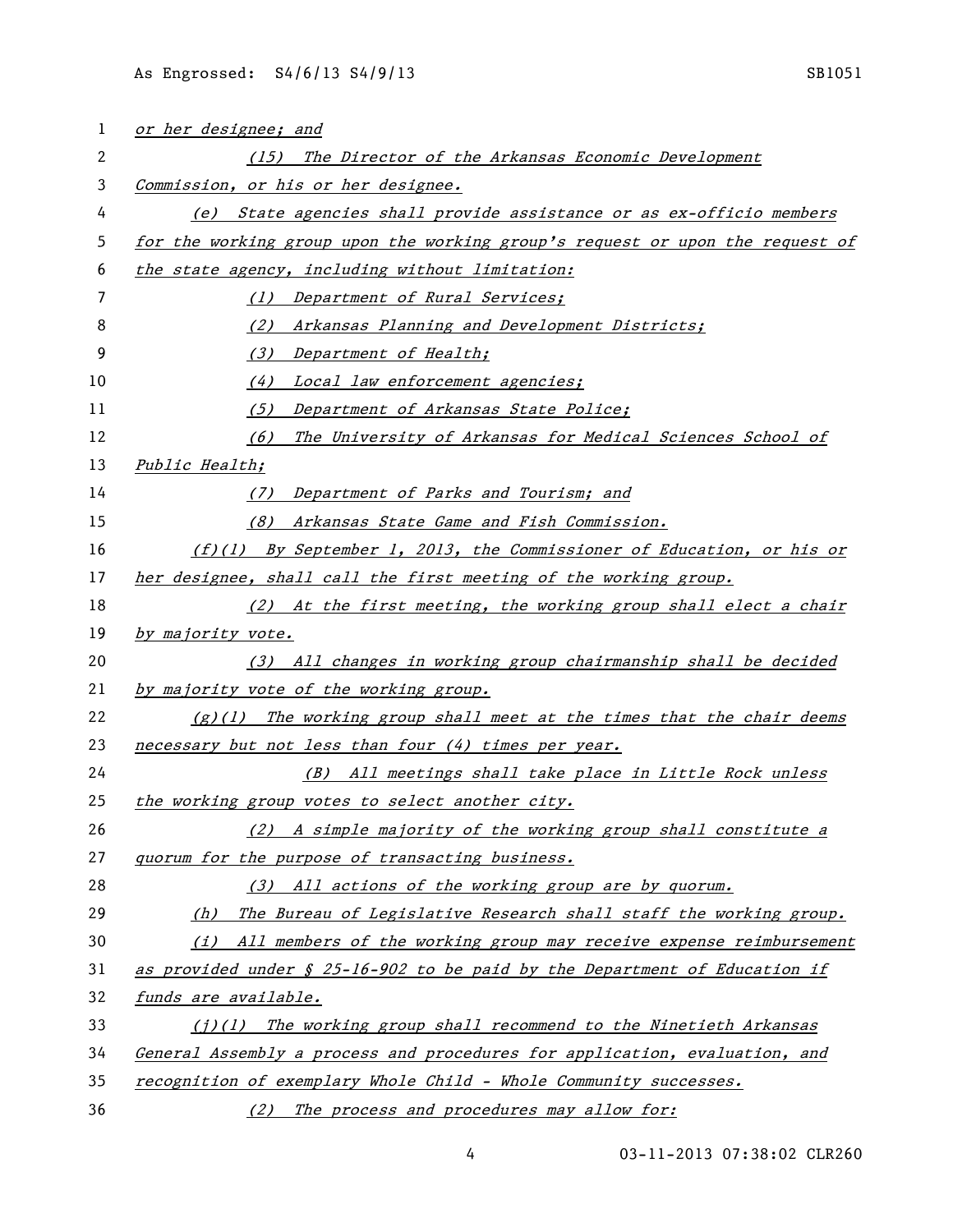| 1  | Solicitation of communities to participate in the<br>(A)                      |
|----|-------------------------------------------------------------------------------|
| 2  | Whole Child - Whole Community initiative, but participation by a community is |
| 3  | voluntary; and                                                                |
| 4  | (B) An individual citizen of Arkansas to nominate a                           |
| 5  | community for recognition.                                                    |
| 6  | In developing its recommendations, the working group shall<br>(k)             |
| 7  | consider the following indicators for educators, parents, community members,  |
| 8  | and legislators in each of the five (5) tenets:                               |
| 9  | (1)(A) Each student enters school healthy and learns about and                |
| 10 | practices a healthy lifestyle.                                                |
| 11 | (B) Under this tenet of healthy options, the indicators                       |
| 12 | are that:                                                                     |
| 13 | (i) Educators:                                                                |
| 14 | (a) Establish a school health advisory council                                |
| 15 | with students, family, community, and business members;                       |
| 16 | (b) Provide elementary and middle school                                      |
| 17 | students with a daily recess that is at least twenty (20) minutes in          |
| 18 | duration;                                                                     |
| 19 | (c) Provide quality instruction in health and                                 |
| 20 | physical education that addresses the physical, mental, emotional, and social |
| 21 | dimensions of health as well as lifetime fitness knowledge, attitudes,        |
| 22 | behaviors, and skills;                                                        |
| 23 | (d) Facilitate students' access to health,                                    |
| 24 | mental health, and dental services;                                           |
| 25 | (e) Reinforce healthy eating patterns by                                      |
| 26 | offering students nutritious and fresh food choices as part of both routine   |
| 27 | food services, and special programming and events;                            |
| 28 | (f) Offer opportunities for elementary,                                       |
| 29 | middle, and high school students of all abilities to participate in a wide    |
| 30 | variety of intramural and extracurricular activities that provide them with   |
| 31 | positive physical, social, and emotional experiences; and                     |
| 32 | (g) Integrate movement into lessons and across                                |
| 33 | the school day;                                                               |
| 34 | (ii) Parents and community members:                                           |
| 35 | Ensure that children receive immunizations<br>$\left( a\right)$               |
| 36 | and are routinely screened for vision, hearing, dental, speech, and           |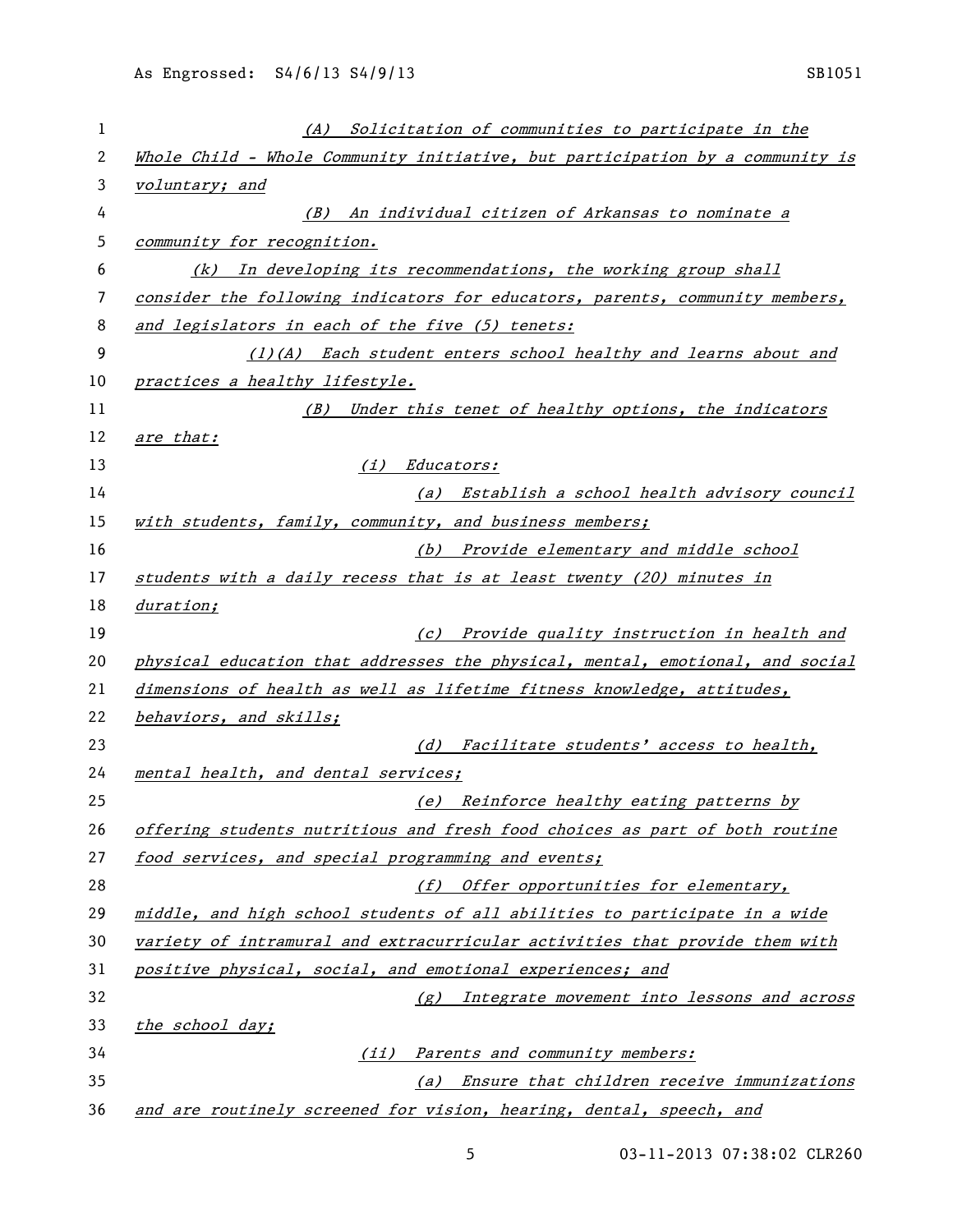| 1  | orthopedic concerns.                                                          |
|----|-------------------------------------------------------------------------------|
| 2  | Take children to preventive medical and<br>(b)                                |
| 3  | dental care visits on a regular basis;                                        |
| 4  | (c) Ensure that school-age children accumulate                                |
| 5  | at least sixty (60) minutes of age-appropriate physical activity every day;   |
| 6  | (d) Expose children to a variety of sports and                                |
| 7  | physical activity experiences offered through the school and community;       |
| 8  | (e) Maintain and promote the communities'                                     |
| 9  | sports and recreation programming, green spaces, community gardens, and       |
| 10 | farmers markets, ensuring that underserved families in the community have     |
| 11 | access to them;                                                               |
| 12 | (f)<br>Encourage walking or biking to and from                                |
| 13 | school; and                                                                   |
| 14 | (g) Collaborate with schools to ensure free                                   |
| 15 | and low-cost community health services are offered to the students and        |
| 16 | families who need them; and                                                   |
| 17 | (iii) Policy-makers:                                                          |
| 18 | (a) Support school-based health clinics,                                      |
| 19 | particularly in underserved areas, that provide necessary and convenient      |
| 20 | health services to students, their families, and the community;               |
| 21 | (b) Promote a well-rounded curriculum that                                    |
| 22 | includes physical and health education as part of the core academics that     |
| 23 | every student should master before they graduate;                             |
| 24 | (c) Facilitate connections between schools and                                |
| 25 | community-based health services, beginning with collaboration between the     |
| 26 | Department of Education and the Department of Health; and                     |
| 27 | (d) Support community health initiatives,                                     |
| 28 | resources, and programming that help to instill healthy habits in children    |
| 29 | and families;                                                                 |
| 30 | (2)(A) Each student learns in an environment that is physically               |
| 31 | and emotionally safe for students and adults.                                 |
| 32 | Under this tenet of safety, the indicators are that:<br>(B)                   |
| 33 | (i) Educators:                                                                |
| 34 | (a) Model and provide opportunities for                                       |
| 35 | students to practice social-emotional skills, including effective listening,  |
| 36 | conflict resolution, problem solving, personal reflection and responsibility, |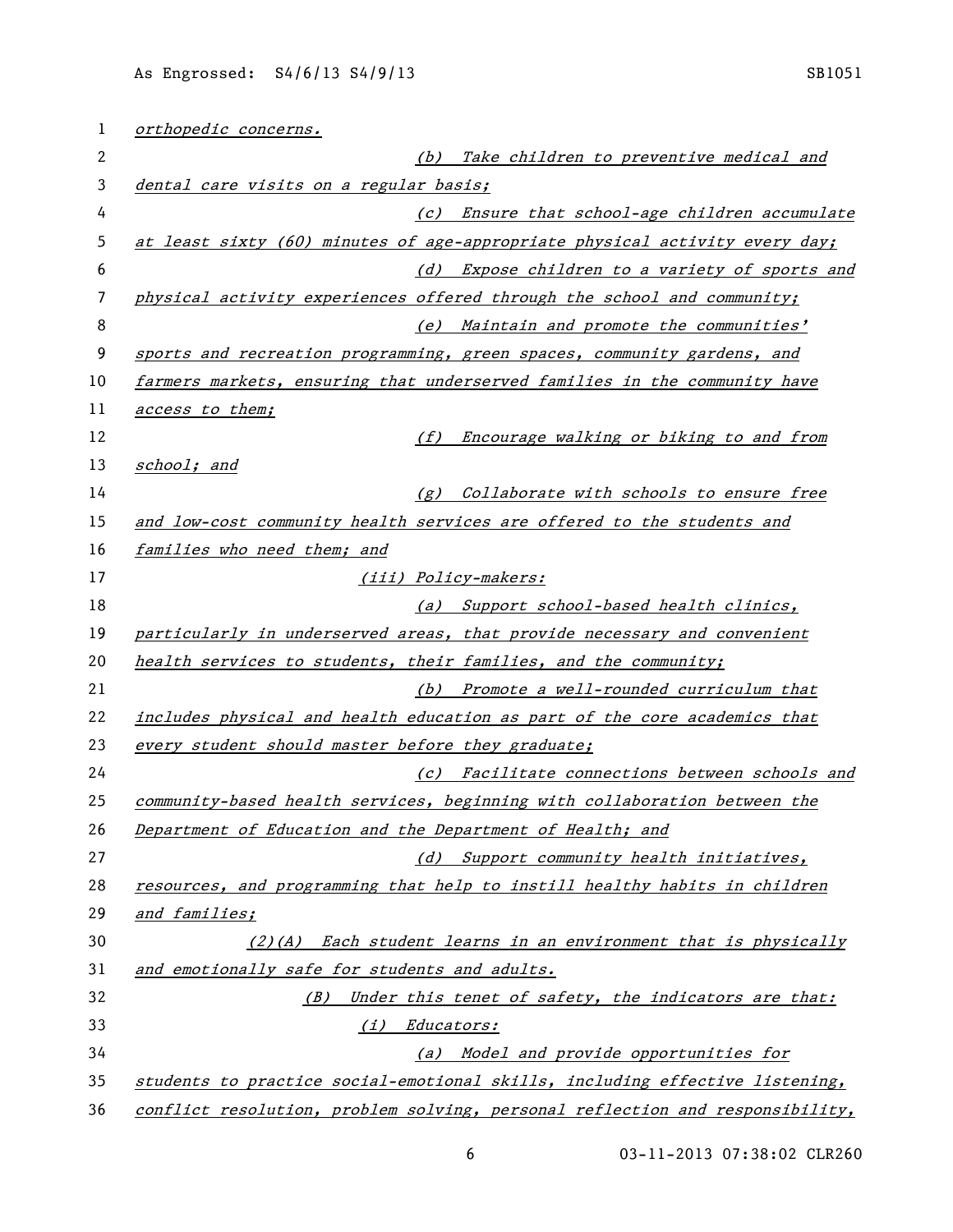As Engrossed: S4/6/13 S4/9/13 SB1051

| 1  | respect for individual differences, and ethical decision making;             |
|----|------------------------------------------------------------------------------|
| 2  | (b) Consistently reinforce school and                                        |
| 3  | classroom expectations, rules, and routines and work with families to teach  |
| 4  | students how to manage their own behavior;                                   |
| 5  | (c) Establish a classroom and school climate                                 |
| 6  | where everyone feels safe and that is conducive to teaching and learning;    |
| 7  | (d) Establish a bullying-prevention program                                  |
| 8  | and reporting system and promote these anti-bullying efforts among students, |
| 9  | staff, families, and community members;                                      |
| 10 | (e) Get to know students and connect students                                |
| 11 | to necessary community services when they are struggling with substance      |
| 12 | abuse, homelessness, or family violence; and                                 |
| 13 | (f) Establish a positive school climate that                                 |
| 14 | is friendly and student-centered, ensuring that students and staff feel      |
| 15 | valued, respected, cared for, and motivated to learn;                        |
| 16 | (ii) Parents and community members:                                          |
| 17 | (a) Work within the community to provide                                     |
| 18 | children with safe transportation to and from school, including chaperoning  |
| 19 | bus stops and establishing safe walking routes;                              |
| 20 | (b) Know Arkansas's anti-bullying law and the                                |
| 21 | school's anti-bullying and anti-harassment policies, including how to report |
| 22 | bullying incidents;                                                          |
| 23 | (c) Monitor children's use of social                                         |
| 24 | networking sites and establish appropriate security settings on a family's   |
| 25 | computers and other electronic devices;                                      |
| 26 | (d) Encourage school and community                                           |
| 27 | organizations to provide safe, chaperoned activities for students before and |
| 28 | after school; and                                                            |
| 29 | (e) Collaborate with homeowners' associations,                               |
| 30 | neighborhood watches, municipal services, park authorities, faith-based      |
| 31 | institutions and other community organizations to ensure neighborhoods,      |
| 32 | parks, and other public spaces are clean, well-lit, and well-maintained;     |
| 33 | (iii) Policy-makers:                                                         |
| 34 |                                                                              |
|    | (a) Establish anti-bullying legislation that                                 |
| 35 | specifically defines incidents of intimidation, bullying, and harassment and |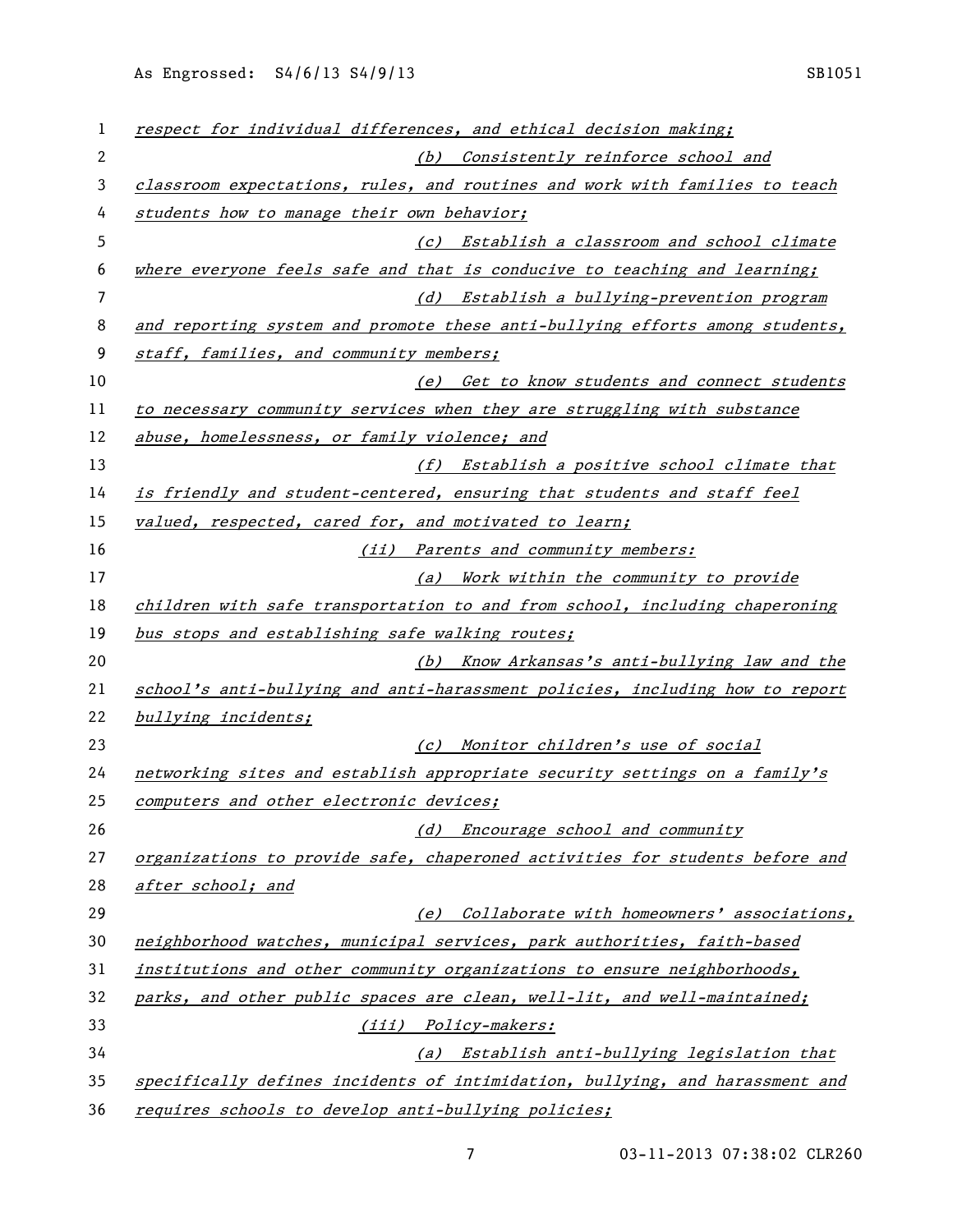| 1  | (b) Establish social-emotional learning and                                   |
|----|-------------------------------------------------------------------------------|
| 2  | character development programs;                                               |
| 3  | Support before- and after-school<br>(c)                                       |
| 4  | programming that provides students with safe places to extend their learning  |
| 5  | and to interact with peers; and                                               |
| 6  | Facilitate connections between schools and<br>(d)                             |
| 7  | community-based recreational offerings and social services;                   |
| 8  | (3)(A) Each student is actively engaged in learning and is                    |
| 9  | connected to the school and broader community.                                |
| 10 | (B)<br>Under this tenet of active engagement, the indicators                  |
| 11 | <u>are that:</u>                                                              |
| 12 | <i>Educators:</i><br>(i)                                                      |
| 13 | (a) Develop student-centered academic plans                                   |
| 14 | and a process for students to provide input on these plans throughout their   |
| 15 | academic careers;                                                             |
| 16 | (b) Use active learning strategies, such as                                   |
| 17 | cooperative learning and project-based learning;                              |
| 18 | (c) Include students in schoolwide decision                                   |
| 19 | making and governance;                                                        |
| 20 | (d) Offer students academic credit for hands-                                 |
| 21 | on, community-based learning opportunities and provide flexible scheduling    |
| 22 | that allows students to participate in these opportunities during the school  |
| 23 | day;                                                                          |
| 24 | (e) Partner with the community to offer                                       |
| 25 | students a full complement of extracurricular, cocurricular, and after-school |
| 26 | activities as well as service-learning opportunities that incorporate         |
| 27 | community experiences and reflect students' interests and goals;              |
| 28 | (f) Allow time and space for student                                          |
| 29 | discussions; and                                                              |
| 30 | (g) Promote the development of student-led                                    |
| 31 | initiatives;                                                                  |
| 32 | (ii) Parents and community members:                                           |
| 33 | (a) Limit television viewing and video game                                   |
| 34 | use to no more than two hours per day, instead encouraging children to        |
| 35 | participate in extracurricular activities or volunteer experiences in which   |
| 36 | they are interested;                                                          |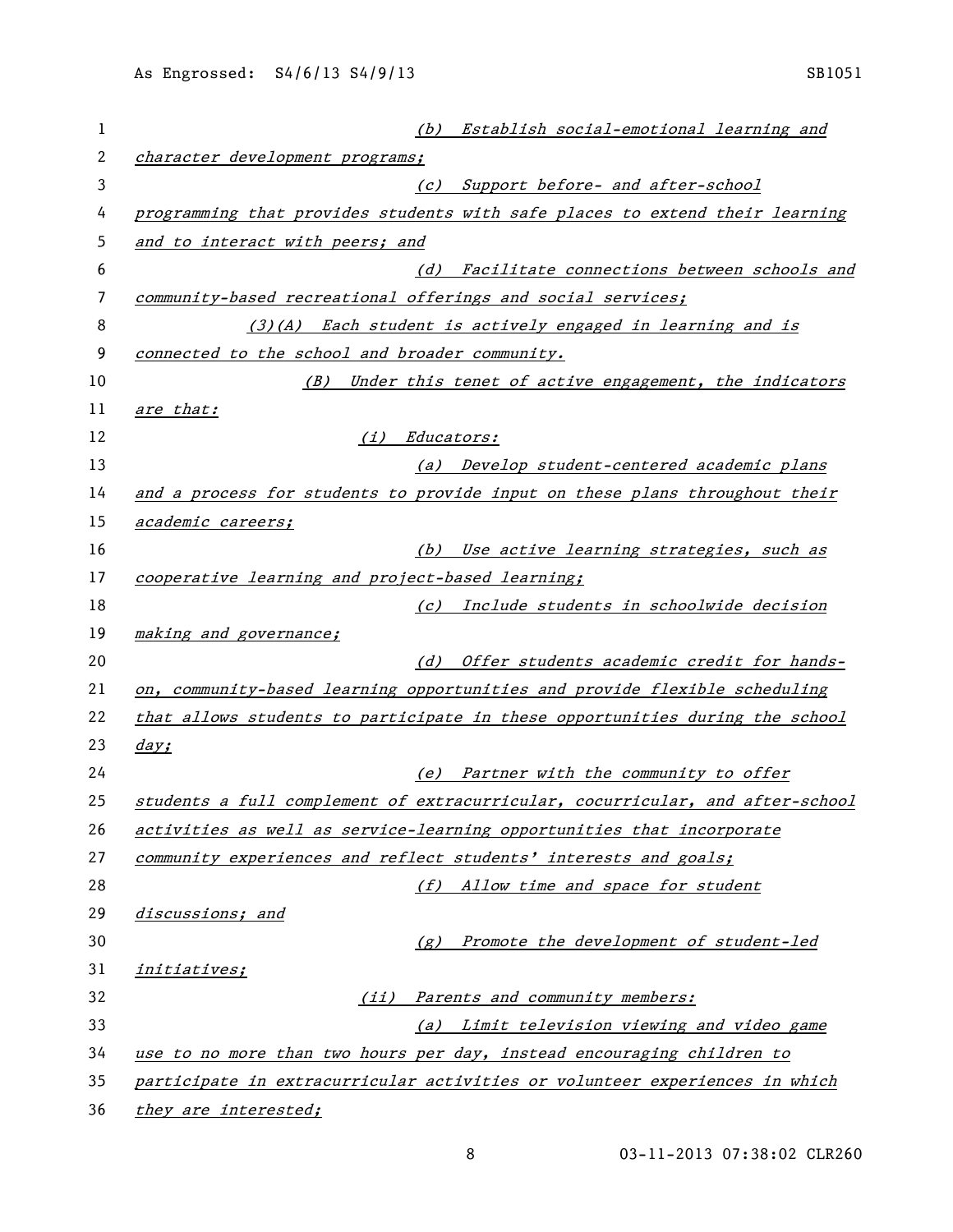| 1  | (b) Ask children's teachers and principals                                    |
|----|-------------------------------------------------------------------------------|
| 2  | what they do to make classroom learning relevant and engaging for students;   |
| 3  | (c) Ensure that children attend school                                        |
| 4  | regularly, and ask what they learned or did each day, such as the best thing, |
| 5  | funniest moment, new activity;                                                |
| 6  | (d) Collaborate with schools, neighborhoods,                                  |
| 7  | homeowners' associations, businesses, and other community institutions to     |
| 8  | provide students with experiential learning opportunities, such as service    |
| 9  | learning, internships, and apprenticeships with local businesses; and         |
| 10 | (e) Provide children with age-appropriate                                     |
| 11 | decision making opportunities at home and increase children's household       |
| 12 | responsibilities; and                                                         |
| 13 | (iii) Policy-makers:                                                          |
| 14 | (a) Require schools, school districts, and                                    |
| 15 | communities to measure and report activities and outcomes related to student  |
| 16 | and family engagement, such as volunteer rates, parent-involvement data, and  |
| 17 | participation in after-school programming, community-based learning           |
| 18 | opportunities, and extracurricular activities; and                            |
| 19 | (b) Recognize and reward schools and                                          |
| 20 | communities that offer students rich and relevant real-world learning         |
| 21 | experiences;                                                                  |
| 22 | $(4)$ (A) Each student has access to personalized learning and is             |
| 23 | supported by qualified, caring adults.                                        |
| 24 | (B) Under this tenet of adult support, the indicators are                     |
| 25 | that:                                                                         |
| 26 | <i>Educators:</i><br>(i)                                                      |
| 27 | (a) Make sure each student is well-known by at                                |
| 28 | least one (1) adult in the school, such as an advisor or mentor;              |
| 29 | (b) Provide each student with access to school                                |
| 30 | counselors, social workers, and structured academic, social, and emotional    |
| 31 | support systems;                                                              |
| 32 | (c) Personalize learning, including the                                       |
| 33 | flexible use of time and scheduling to meet academic and social goals for     |
|    |                                                                               |
| 34 | each student;                                                                 |
| 35 | Welcome and include all families as<br>(d)                                    |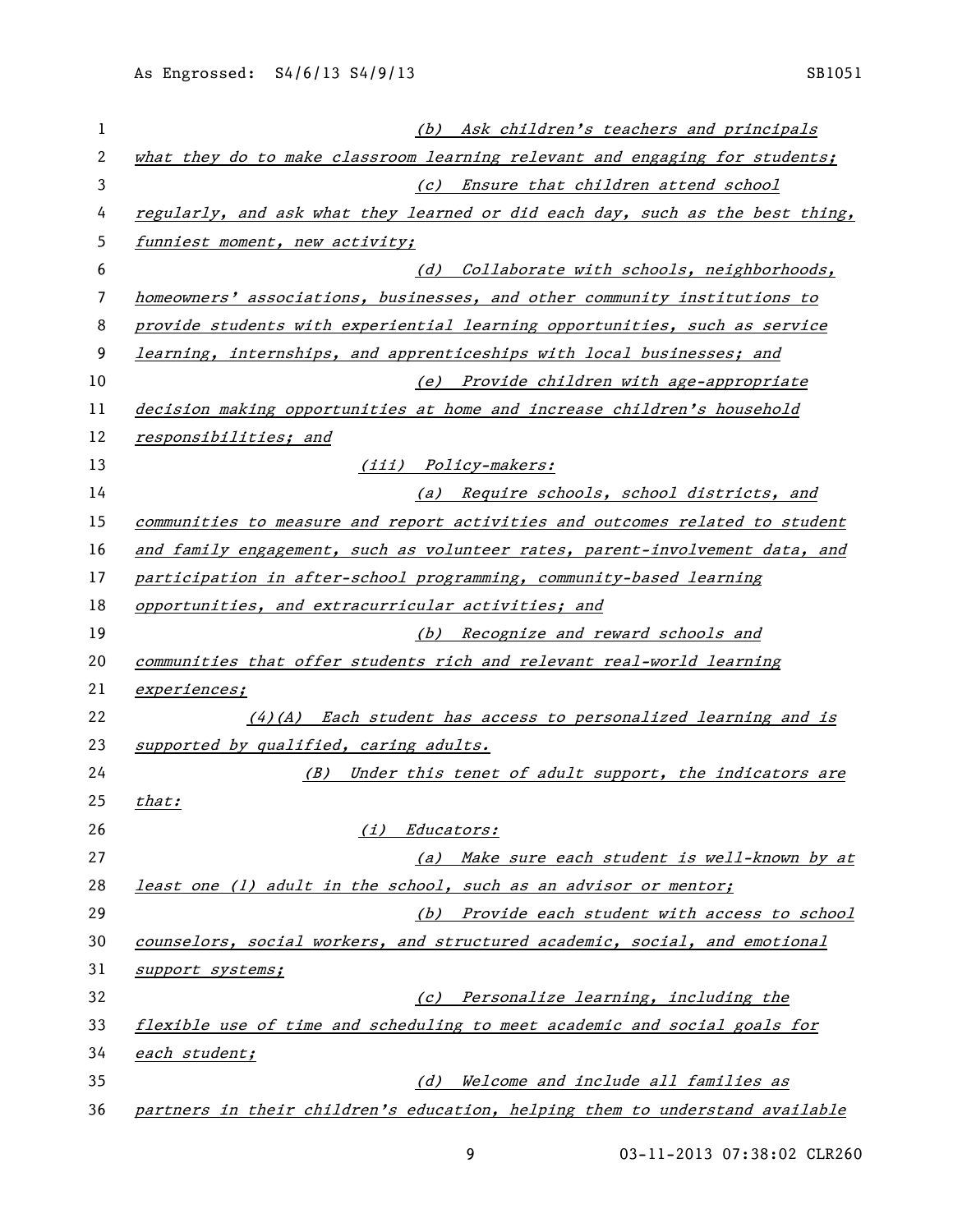As Engrossed: S4/6/13 S4/9/13 SB1051

| 1  | services, advocate for their children's needs, and support their children's   |
|----|-------------------------------------------------------------------------------|
| 2  | learning; and                                                                 |
| 3  | (e) Participate in ongoing, relevant                                          |
| 4  | professional development that enhances the educator's ability to deliver      |
| 5  | differentiated instruction that meets students' varying academic and social-  |
| 6  | emotional needs;                                                              |
| 7  | (ii) Parents and community members:                                           |
| 8  | (a) Talk with children for at least fifteen                                   |
| 9  | $(15)$ minutes each day, communicating openly and encouraging them to share   |
| 10 | their successes, thoughts, and concerns;                                      |
| 11 | (b) Partner with children's school to support                                 |
| 12 | children's academic goals and to give extra help where needed;                |
| 13 | (c) Attend parent-teacher conferences and                                     |
| 14 | volunteer at the school;                                                      |
| 15 | (d) Monitor children's performance over time                                  |
| 16 | and take an active role in their progress; and                                |
| 17 | (e) Get to know children's teachers, coaches,                                 |
| 18 | and other adult mentors and collaborate with them on shared goals for each    |
| 19 | child; and                                                                    |
| 20 | (iii) Policy-makers:                                                          |
| 21 | (a) Require schools to provide adequate                                       |
| 22 | counseling and support services to students, ensuring that every school meets |
| 23 | the recommended ratio of at least one (1) counselor for every two hundred     |
| 24 | fifty (250) students;                                                         |
| 25 | (b) Support parent education and family                                       |
| 26 | <i>literacy programs;</i>                                                     |
| 27 | (c) Require educator evaluation systems to                                    |
| 28 | drive opportunities for individualized professional growth and support        |
| 29 | schools in providing relevant and quality training to teachers during the     |
| 30 | school day;                                                                   |
| 31 | (d) Align assessment requirements to maximize                                 |
| 32 | the impact on instruction;                                                    |
| 33 | (e) Provide multiple pathways to graduation;                                  |
| 34 | and                                                                           |
| 35 | Require schools to develop individualized<br>(f)                              |
| 36 | learning plans for each student that connect to their academic and career     |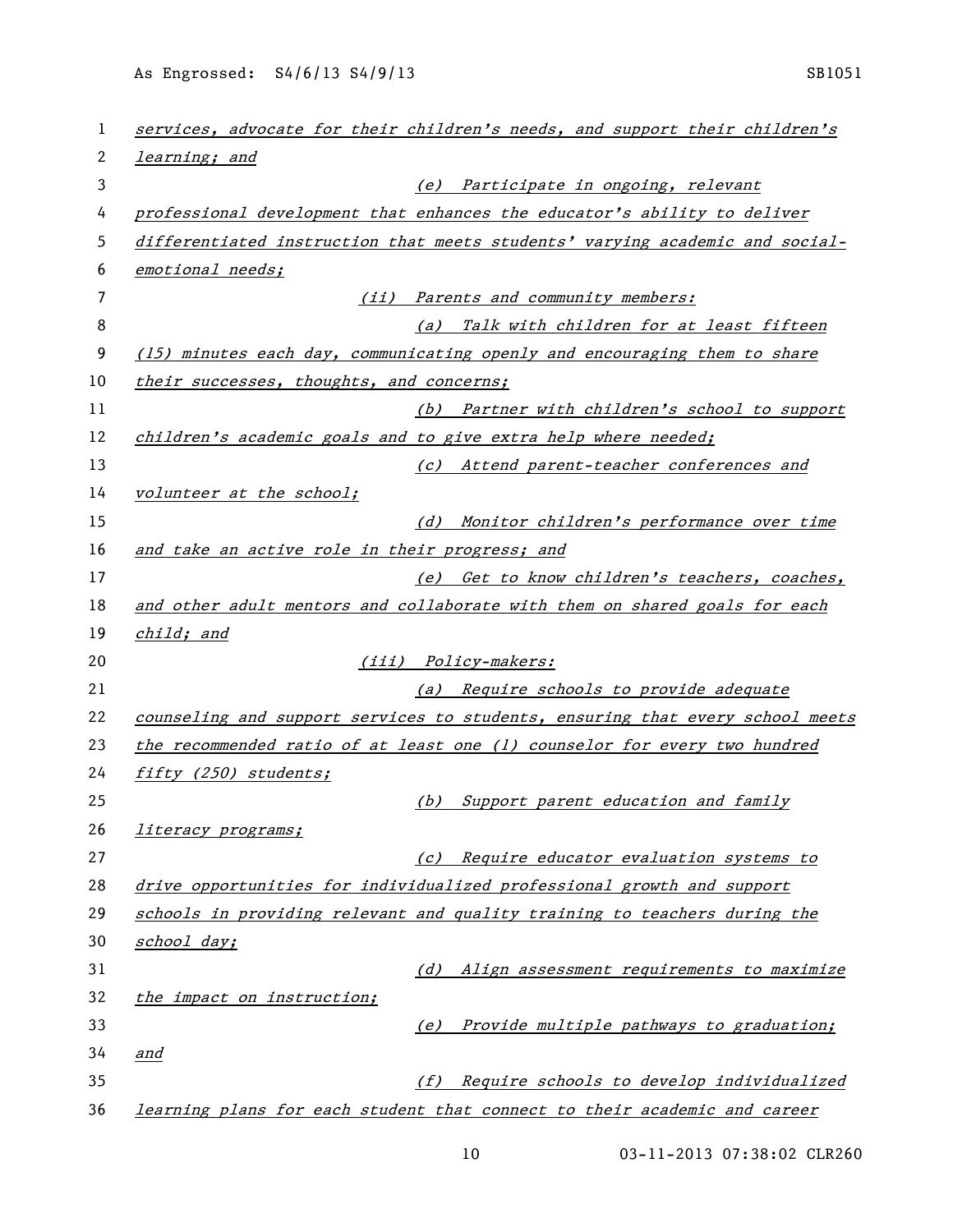| 1  | goals and interests;                                                          |
|----|-------------------------------------------------------------------------------|
| 2  | (5)(A) Each student is intellectually stimulated and prepared                 |
| 3  | for success in college or further study and for employment and participation  |
| 4  | in a global environment.                                                      |
| 5  | (B) Under this tenet of intellectually stimulating                            |
| 6  | environment, the indicators are that:                                         |
| 7  | (i) Educators:                                                                |
| 8  | (a) Provide relevant and challenging                                          |
| 9  | coursework in a wide array of subjects through a variety of pathways, such as |
| 10 | Advanced Placement, International Baccalaureate, dual-enrollment programs,    |
| 11 | and early college programs, and offer these advanced courses to all           |
| 12 | interested students;                                                          |
| 13 | (b) Develop each student's critical-thinking                                  |
| 14 | and reasoning skills, creativity, ability to collaborate, problem-solving     |
| 15 | competencies, global awareness, and technology proficiency;                   |
| 16 | (c) Provide a well-rounded curriculum that                                    |
| 17 | prepares students for success in college, career, and citizenship through     |
| 18 | rigorous instruction in all core academic subjects, including reading, math,  |
| 19 | science, the arts, history, civics, government, economics, foreign languages, |
| 20 | geography, health education, and physical education;                          |
| 21 | (d) Use qualitative and quantitative data and                                 |
| 22 | a range of diagnostic, formative, and summative assessments to monitor        |
| 23 | student progress, provide timely feedback, and adjust teaching and learning   |
| 24 | activities to maximize student growth; and                                    |
| 25 | (e) Align high school graduation requirements                                 |
| 26 | with the knowledge and skills required for college and career success;        |
| 27 | (ii) Parents and community members:                                           |
| 28 | (a) Communicate regularly with children and                                   |
| 29 | their teachers to identify opportunities to extend their learning in areas of |
| 30 | interest and to support growth in the areas that are challenging;             |
| 31 | (b) Talk with children about their career                                     |
| 32 | interests and goals and explore courses, extracurricular activities, and      |
| 33 | postsecondary education options that align with those interests and goals;    |
| 34 | (c) Partner with schools to ensure their                                      |
| 35 | curricula, instruction, education experiences, and extracurricular activities |
| 36 | prepare students with the knowledge and skills they need for success in the   |